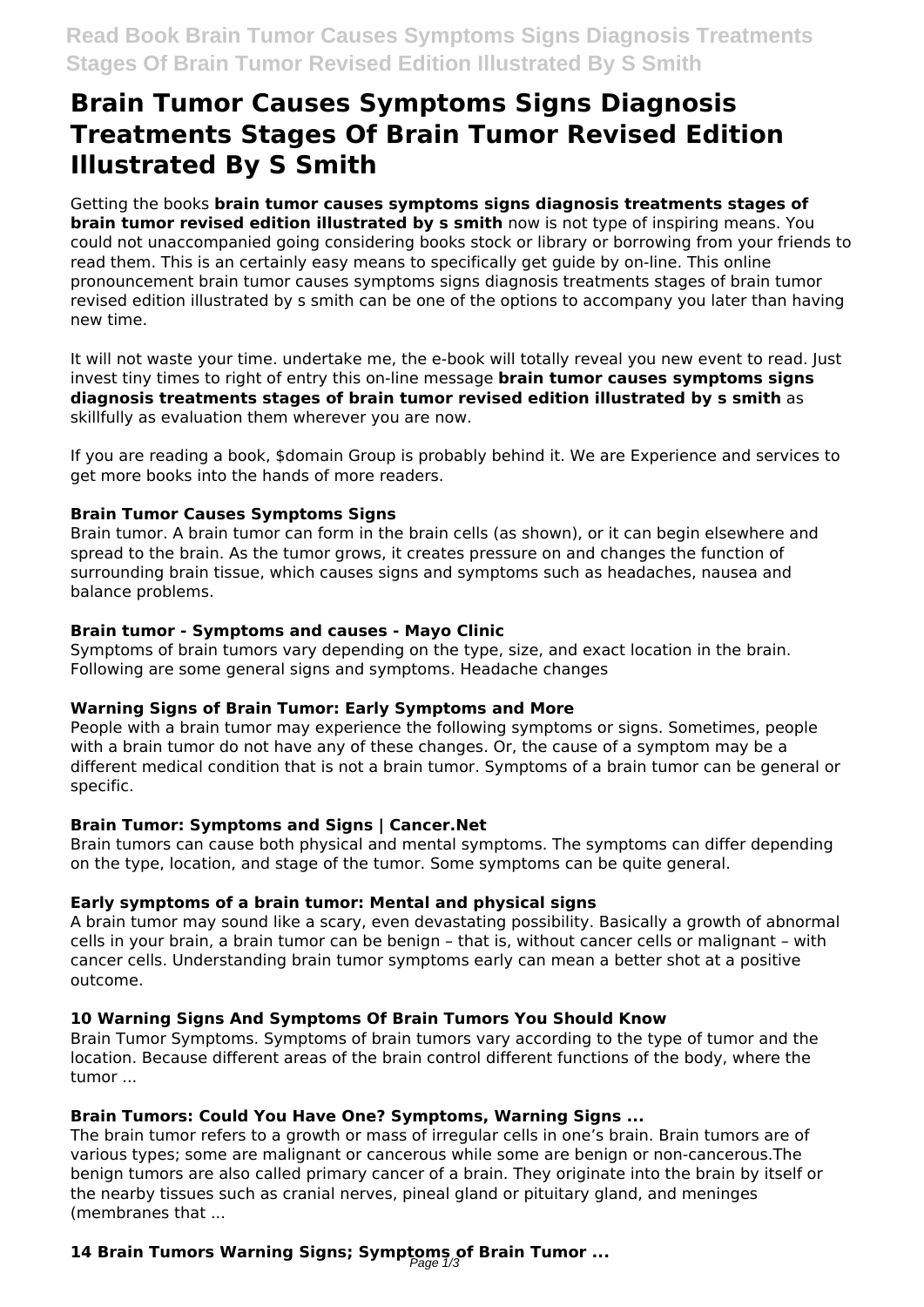Cancer that has spread to the brain from another part of the body is called a metastatic brain tumor. Metastatic brain tumors are much more common than primary tumors. The symptoms of a brain tumor depend on tumor size, type, and location. Symptoms may be caused when a tumor presses on a nerve or harms a part of the brain.

#### **13 Brain Tumor Warning Signs, Types, Treatment, Types**

Brain metastases, or secondary brain tumors, occur in 10 to 30 percent of adults with cancer. As the metastatic brain tumors grow, they create pressure on and change the function of surrounding brain tissue. Brain metastases can cause many signs and symptoms.

#### **Brain metastases - Symptoms and causes - Mayo Clinic**

When a child develops a brain tumor, early diagnosis is essential. Alan Cohen, M.D., director of pediatric neurosurgery at Johns Hopkins Children's Center, shares the most common signs and symptoms that could point to a potential brain tumor. 1: Headache. Many children with a brain tumor experience headaches before their diagnosis.

#### **Brain Tumors in Children 8 Warning Signs You Should Know ...**

Primary causes of brain tumor include certain radiations, age, race, inheritance and harmful chemicals. Symptoms of the brain tumor vary according to the type of tumor and generally include headaches, nausea and confusion. Brain tumors are generally diagnosed through CT scan and MRI and treated through surgery, radiotherapy and chemotherapy.

#### **Brain Tumors | Types, Symptoms, Signs, Treatment & Causes**

The type of seizure may depend on where the tumor is. Sometimes this is the first sign of a brain tumor, but fewer than 1 in 10 first seizures are caused by brain tumors. Symptoms of tumors in different parts of the brain or spinal cord. Tumors in different parts of the brain or spinal cord can cause different symptoms.

#### **Signs and Symptoms of Adult Brain and Spinal Cord Tumors**

Learn about brain tumor causes, symptoms, and signs and the medications used in treatment. Brain tumor symptoms and signs include headaches, seizures, and changes in vision, speech, and hearing. Pinpoint your symptoms and signs with MedicineNet's Symptom Checker.

#### **Brain Tumor: Symptoms, Signs, Causes & Treatment**

Brain Tumor: Signs & Symptoms, Causes And It's Risk Factors . 0. Brain tumor, similar to any other tumour, is a growth of abnormal cells forming into a mass in the brain. The tumour can be benign or non-cancerous, but if cancerous then they can be of 2 types.

#### **Brain Tumor: Signs & Symptoms, Causes And It's Risk Factors**

"A brain tumor can present with many different signs and symptoms, depending on where it is located." Signs to watch out for With more than 120 types of brain tumors , symptoms run the gamut ...

#### **What Are the Actual Warning Signs of a Brain Tumor ...**

The symptoms of brain cancer depend on the size and location of the tumor. Common brain cancer symptoms include: headaches that are usually worse in the morning

#### **Brain Cancer: Causes, Types, and Symptoms**

The most important signs and symptoms doctors take into consideration to detect and diagnose brain tumors are the following: 1. Headache. It is considered a nonspecific manifestation of brain tumors, which means that it is not necessarily related to a brain tumor, and if it is, it won't likely give any clues as to where it is located.

#### **14 Warning Signs and Symptoms of Brain Tumor**

When a headache gets worse or won't go away, it's natural to wonder whether it could be a symptom of something more serious, like a brain tumor.While headaches can be a symptom of brain tumors, those that are truly tumor-related usually have distinct characteristics or are combined with other symptoms, such as vomiting.In fact, seizures are usually the first sign that a brain tumor might be ...